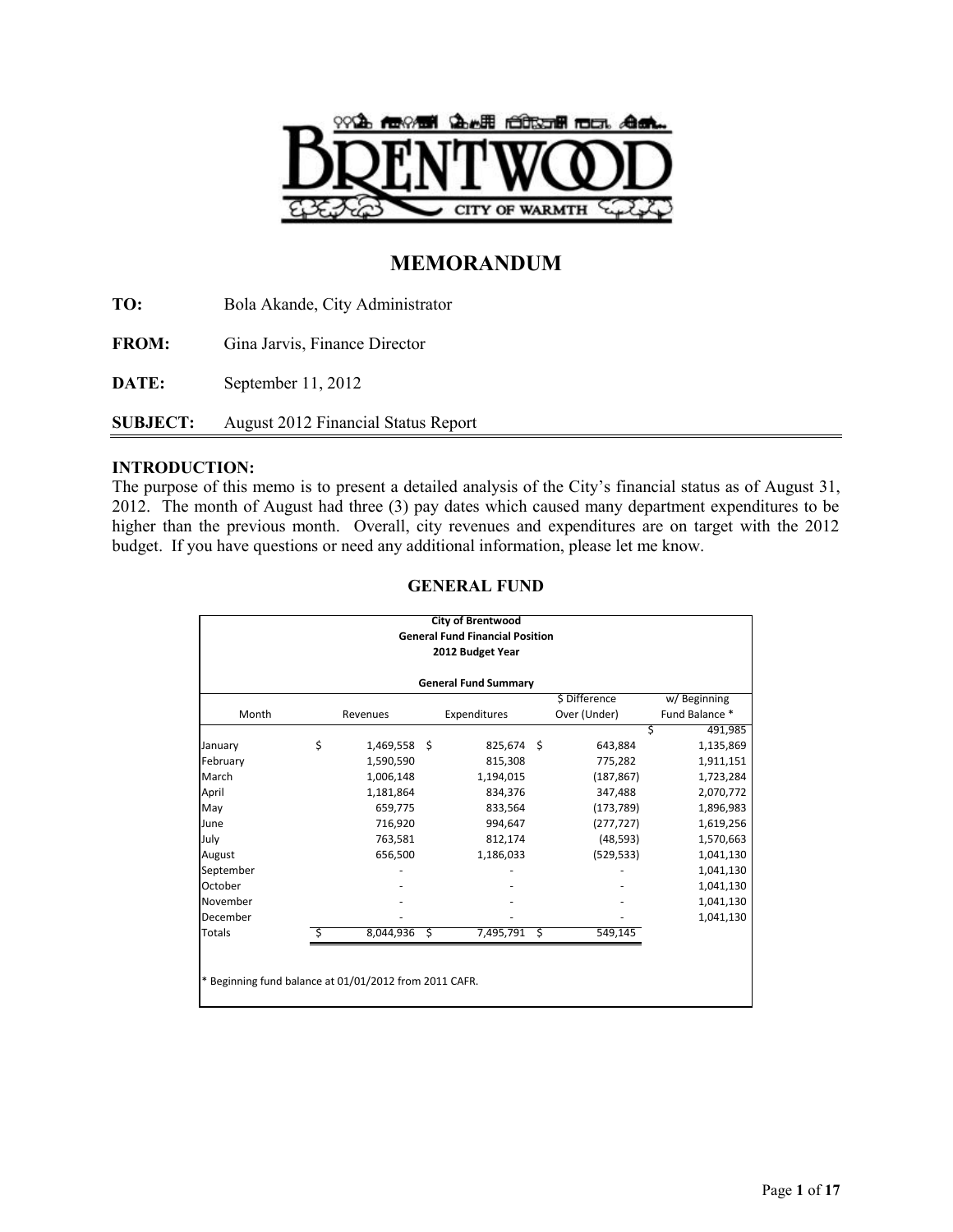#### **General Fund Revenue**

Total General Fund revenue through August 2012 is ahead of 2011 and about \$379k higher than the 2012 budget. The following section provides detail information for the City's General Fund revenue.

#### **Total Revenue:**



#### **Taxes:**

Ad valorem tax revenue is posted to the General Fund in November. Year to date sales tax revenue is on pace with 2011 and is tracking higher than the 2012 budget through August. Utility tax revenue continues to improve as expected and is now almost on target with the 2012 budget at 64.96%. It appears that utility tax revenue related to gas will come in significantly less than 2011 due to the mild winter while we anticipate utility tax revenue related to electric to increase over the summer months as a result of the extreme summer heat we are experiencing. Other tax revenue includes the road  $\&$  bridge tax, financial institution tax, railroad & utility tax, state motor fuel tax and cigarette tax. These taxes combined are slightly below budget 57.41%.

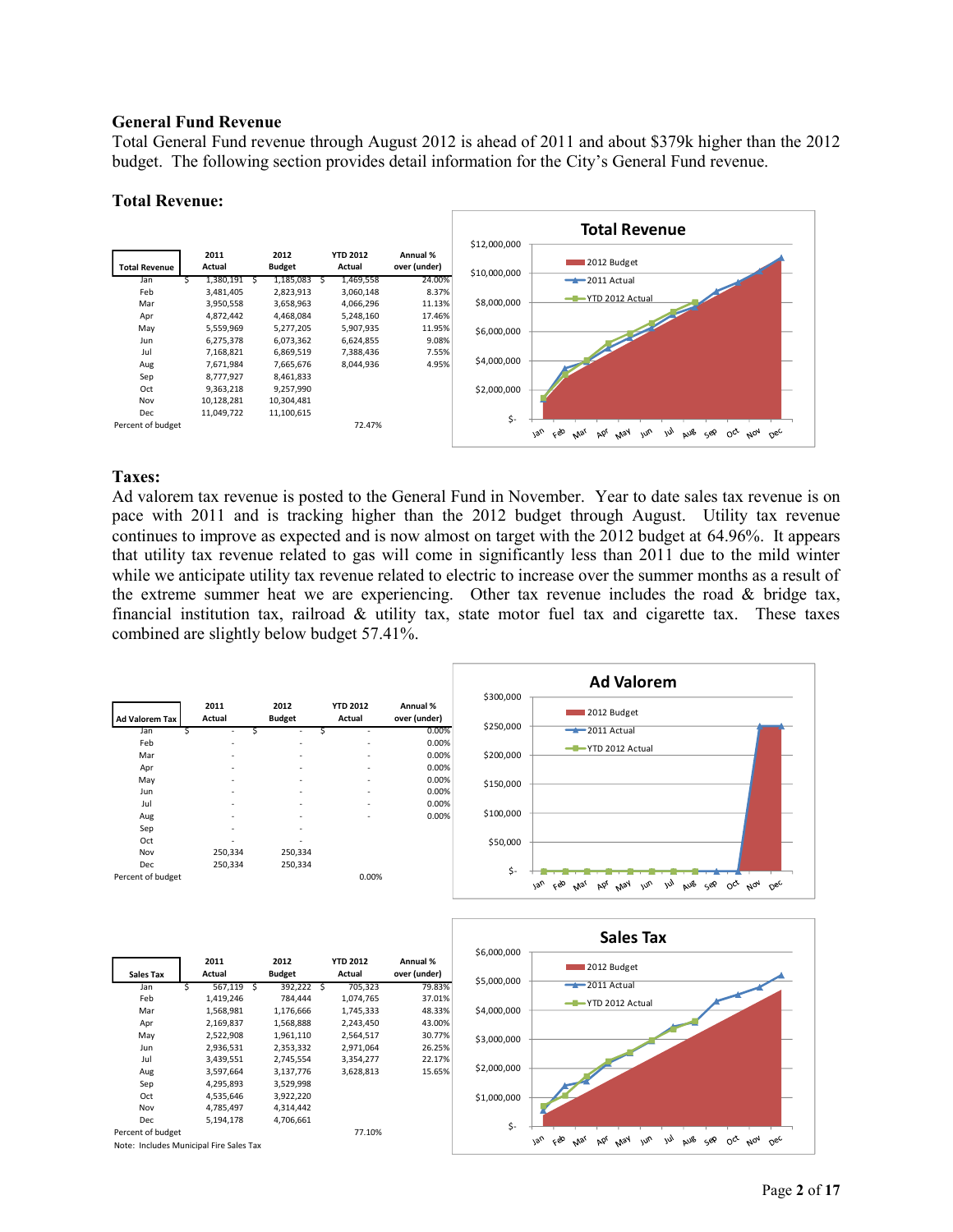



#### **Licenses and Permits:**

Business license revenue is right on target with last year and the 2012 budget. Building permits are still down compared to the 2012 budget and staff is currently in the process of analyzing this revenue as compared with 2011. We anticipated a hotel and new commercial building to break ground in 2012, but it looks as though it will be next year before this happens. Other license and permit revenue includes liquor licenses, automobile licenses, occupancy permits, planning/zoning applications, electrical permits and plumbing permits. These revenue sources are tracking higher than 2011 and reflect 83.35% of the 2012 budget.

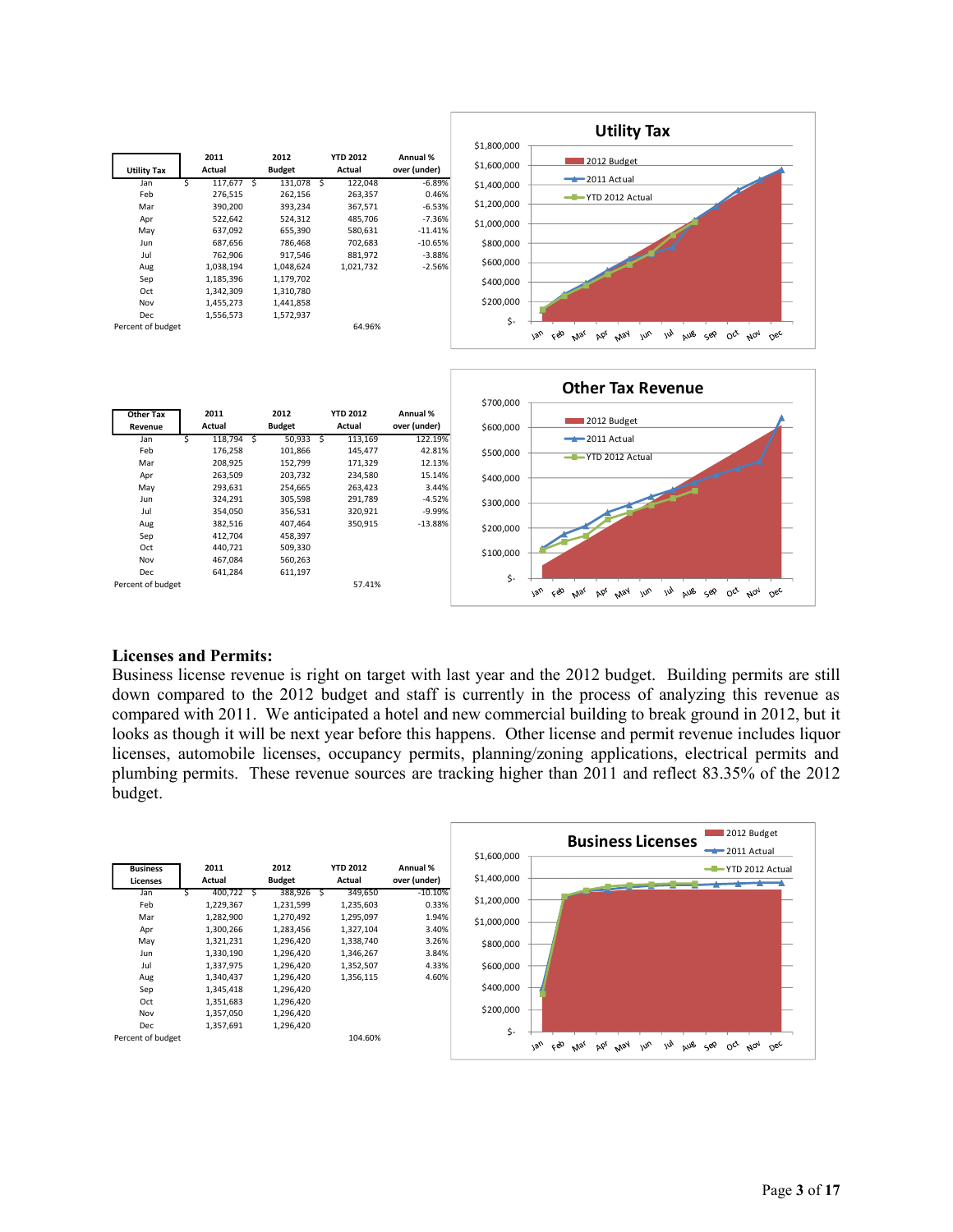

| <b>ULTER LICERSES</b> | <b>4011</b> | 2012          | 110 LU14 | M <sub>H</sub> | \$180,000 | . ZUIZ DUUKEL                                                                                                            |
|-----------------------|-------------|---------------|----------|----------------|-----------|--------------------------------------------------------------------------------------------------------------------------|
| and Permits           | Actual      | <b>Budget</b> | Actual   | over (under)   |           | $-2011$ Actual                                                                                                           |
| Jan                   | 17,231      | 8,417         | 17,402   | 106.75%        | \$160,000 |                                                                                                                          |
| Feb                   | 22,983      | 16,834        | 24,098   | 43.15%         | \$140,000 | THE YTD 2012 Actual                                                                                                      |
| Mar                   | 27,905      | 25,251        | 42,937   | 70.04%         |           |                                                                                                                          |
| Apr                   | 33,348      | 33,668        | 47,694   | 41.66%         | \$120,000 |                                                                                                                          |
| May                   | 49,201      | 42,085        | 61,684   | 46.57%         | \$100,000 |                                                                                                                          |
| Jun                   | 99,789      | 50,502        | 68,572   | 35.78%         |           |                                                                                                                          |
| Jul                   | 188,618     | 58,919        | 75,343   | 27.88%         | \$80,000  |                                                                                                                          |
| Aug                   | 72,710      | 67,336        | 84,181   | 25.02%         | \$60,000  |                                                                                                                          |
| Sep                   | 108,968     | 75,753        |          |                |           |                                                                                                                          |
| Oct                   | 112,927     | 84,170        |          |                | \$40,000  |                                                                                                                          |
| Nov                   | 116,951     | 92,587        |          |                | \$20,000  |                                                                                                                          |
| Dec                   | 139,542     | 101,000       |          |                |           |                                                                                                                          |
| Percent of budget     |             |               | 83.35%   |                | \$-       |                                                                                                                          |
|                       |             |               |          |                |           | çèo<br>$v_{\text{v}}$<br>ッ<br>$\omega_{\nu}$<br>aus<br>$O_{c}$<br>bb <sub>l</sub><br>May<br>حوي<br>οc<br>$A_{0n}$<br>Mar |

## **Fines and Forfeitures:**

Fines and forfeitures continue to be coming in less than anticipated in the 2012 Budget at only 55.86% and are still below 2011 levels. During the month of April, we were able to determine that the number of tickets issued through March was less than the prior year which would explain the revenue decline during the first few months of the year. A  $2<sup>nd</sup>$  traffic officer started in May and the number of tickets issued has been increasing since that time. We are also now starting to see the monthly revenue increase as a result of the increase in tickets issued.

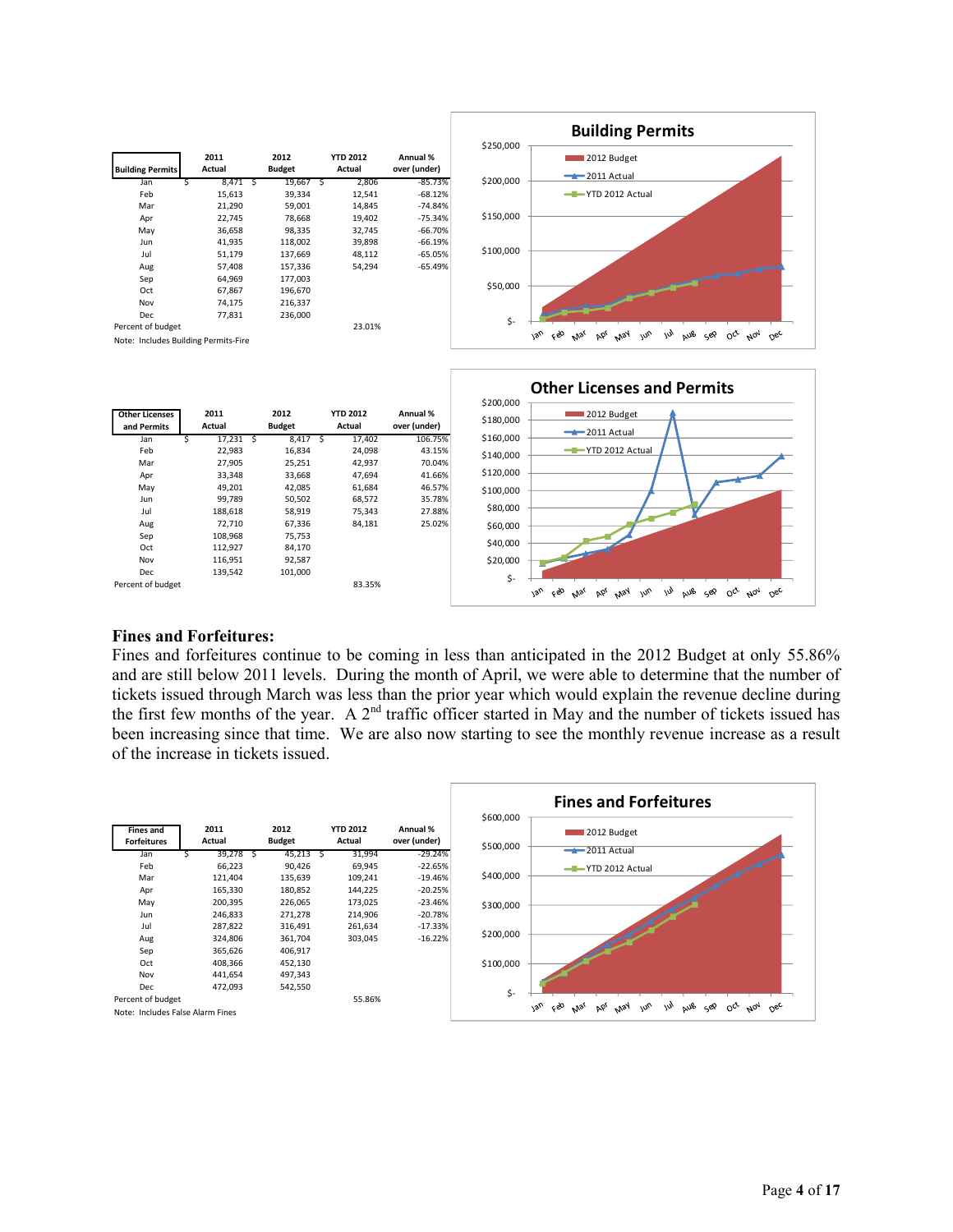#### **Intergovernmental:**

Intergovernmental revenue includes anticipated grant revenue, revenue from the library and the City of Rock Hill. In April, we made an accounting change to move reimbursements from the DEA to intergovernmental revenue. Previously this revenue was posted directly to the police department overtime account. In the overtime analysis, you will see that this accounting change resulted in an increase in police overtime which now reflects actual costs for overtime in the department. It is important to note that a portion of the overtime is funded by the DEA. Total year to date revenue is 118.83% of the 2012 budget.



#### **Charges for Services:**

Charges for services include revenue from parks and recreation, garbage and public safety services. Year to date, this revenue source is falling below 2011 and below budget at 54.92%. An analysis of this revenue shows that there is \$19,800 of golf tournament revenue in the budget that we will not receive. In addition there is a new line item for \$24,000 in property rental revenue with no actual revenue source determined. Otherwise, we anticipate the other revenue items to come in at or near the 2012 budget.

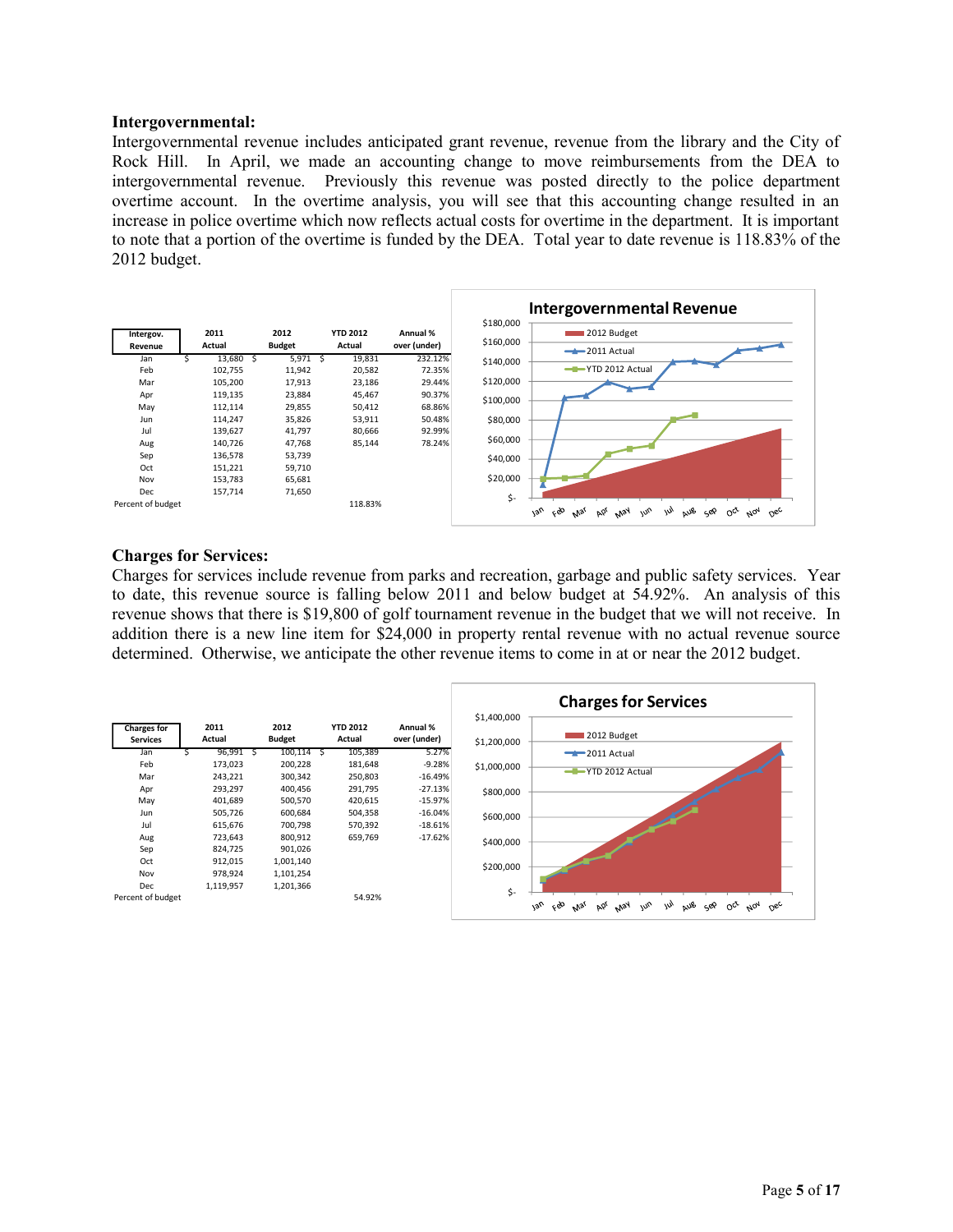#### **Investment Income:**

Investment income from the City's money market account is posted monthly. Further analysis and development of an investment program is still to come.



#### **Miscellaneous:**

The 2012 budget for miscellaneous revenue includes TIF reimbursements, TDD collection fees, and a litigation settlement. These revenues total \$432,000 and will not come in steadily on a monthly basis. In April, we received the 2011 TIF Reimbursement in the amount of \$357k.

| <b>Miscellaneous</b><br>Revenue | 2011<br>Actual | 2012<br><b>Budget</b> | <b>YTD 2012</b><br>Actual | Annual %<br>over (under) |
|---------------------------------|----------------|-----------------------|---------------------------|--------------------------|
| Jan                             | 152 S          | 40,042 \$             | 1,922                     | $-95.20%$                |
| Feb                             | (737)          | 80.084                | 32,101                    | $-59.92%$                |
| Mar                             | (19,708)       | 120,126               | 44,938                    | $-62.59%$                |
| Apr                             | (17, 979)      | 160,168               | 407,347                   | 154.32%                  |
| May                             | (15, 324)      | 200.210               | 420.141                   | 109.85%                  |
| Jun                             | (12, 250)      | 240,252               | 428,928                   | 78.53%                   |
| Jul                             | (9,055)        | 280,294               | 439,691                   | 56.87%                   |
| Aug                             | (6,619)        | 320,336               | 497.577                   | 55.33%                   |
| Sep                             | 37,151         | 360,378               |                           |                          |
| Oct                             | 39,964         | 400.420               |                           |                          |
| Nov                             | 47,057         | 440,462               |                           |                          |
| Dec                             | 64.487         | 480,500               |                           |                          |
| Percent of budget               |                |                       | 103.55%                   |                          |

Note: Includes TIF Reimbursements, TDD Collections Fees and Comm Litigation Settlement

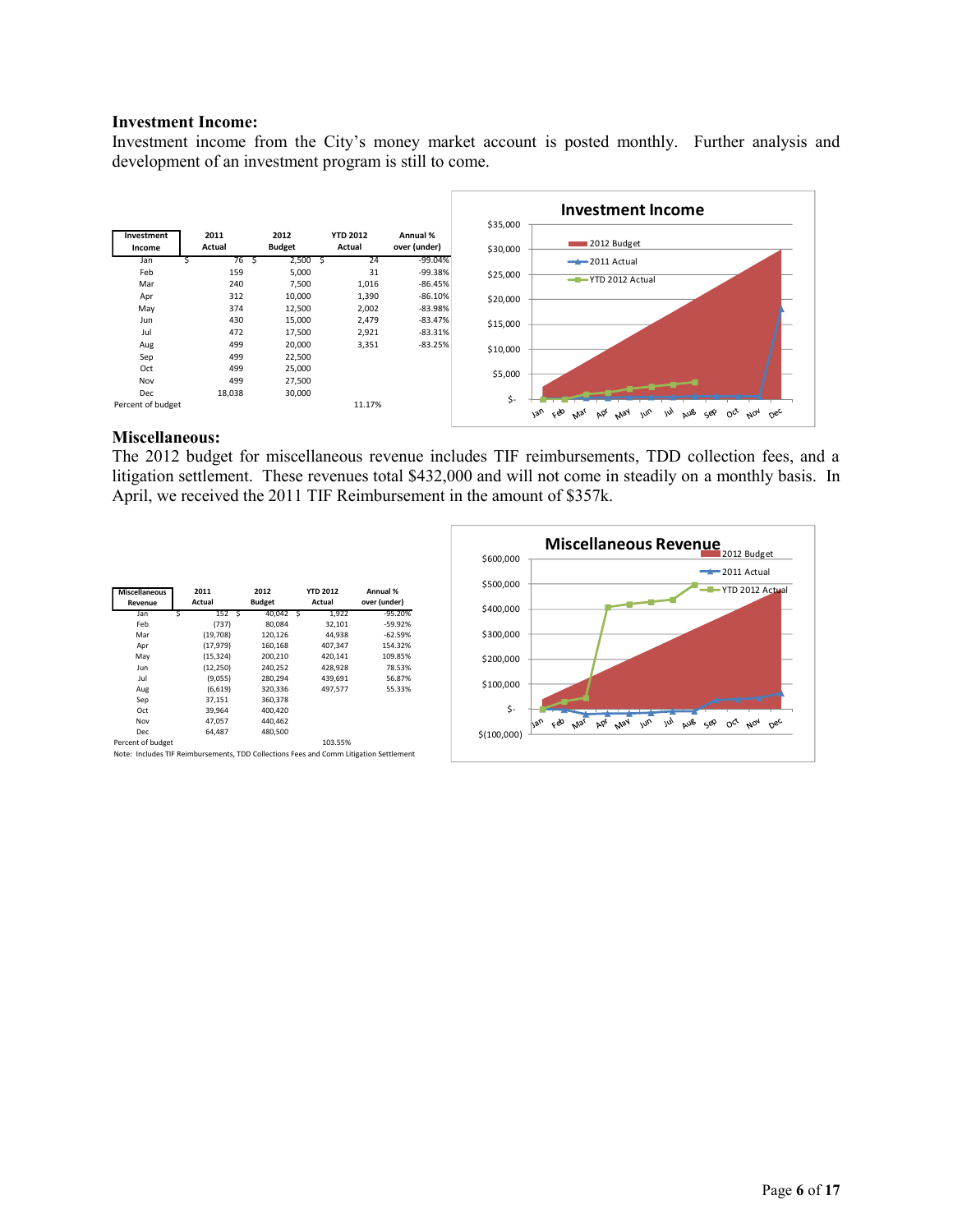## **Expenditures**

Total year to date General Fund expenditures through August 2012 are higher than August 2011 and reflect 67.93% of the 2012 budget. As mentioned in the introduction, we had three (3) pay dates in August and this has caused the department expenditures to appear at or above the 2012 budget. I believe this will smooth out again in September and we will continue to see a small savings in the General Fund. The following section provides detail information for the City's General Fund expenditures.

## **Total Expenditures:**



#### **Administration:**

Administration department expenditures in 2012 will be higher than in 2011 because related Municipal Operating costs were moved to Administration in 2012. Year to date expenditures have leveled out in recent months as this department has realized some savings to offset a payout for a long term city employee that occurred in January. However, we will continue to monitor this department to make sure it stays on target and that there are no budget problems that need to be addressed.

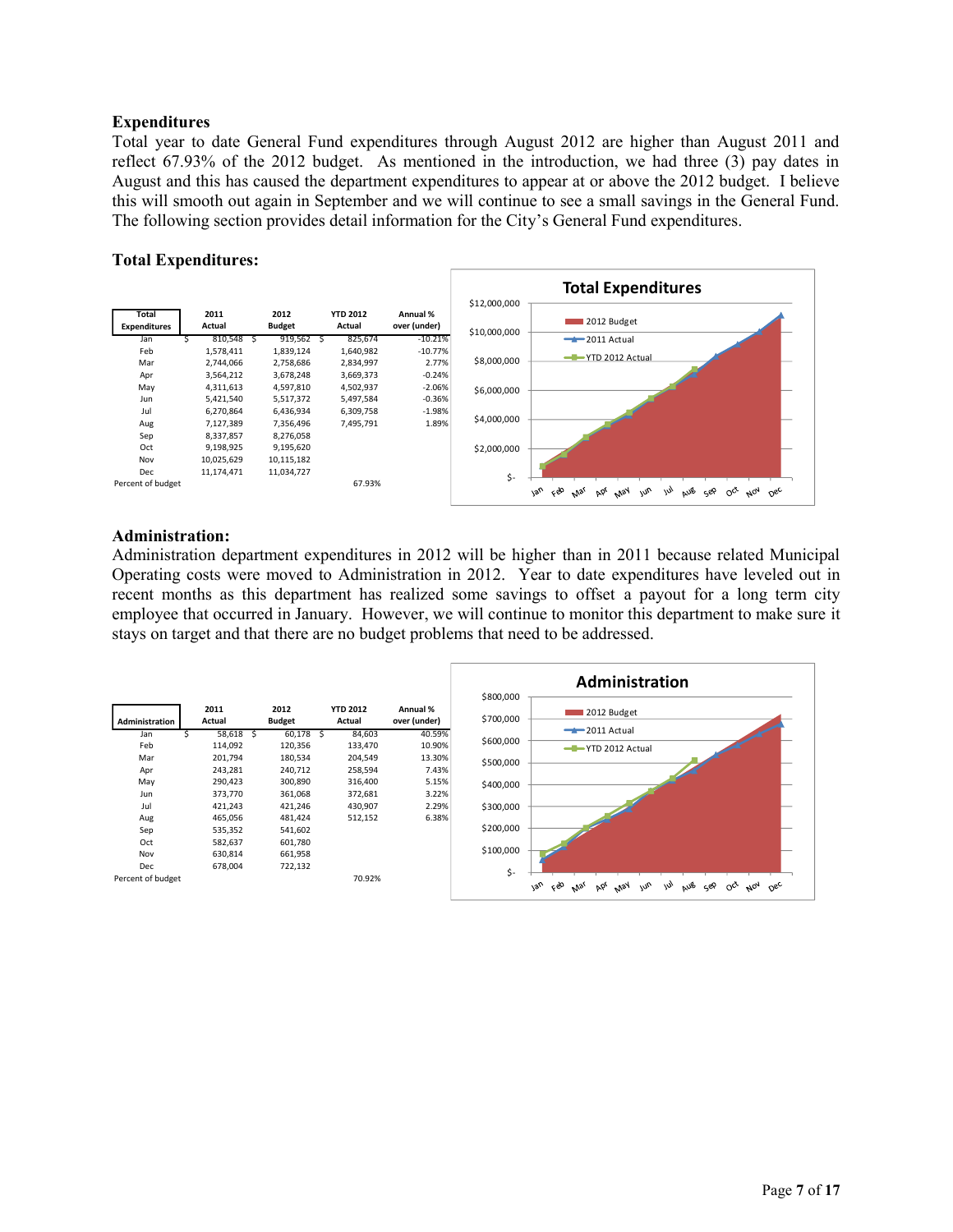## **Police:**

Police department expenditures in 2012 will be higher than in 2011 because related Municipal Operating costs were moved to Police in 2012. The Police department expenditures for August are right on target with the 2012 budget given the three (3) pay dates that occurred in August.



#### **Police Seizure Funds:**

An accounting change was made in April to create a separate division in the General Fund for budgeting and expending police seizure funds. Previously, these expenditures were posted against the seized property revenue account. This resulted in difficulty in reporting actual revenue and expenditures related to the seizure funds and these expenditures were not being properly budgeted. In the future, the police department will budget for the use of seizure funds each year during the budget process. Later this year, a budget amendment will be submitted to budget for the expenditure of seizure funds in 2012.

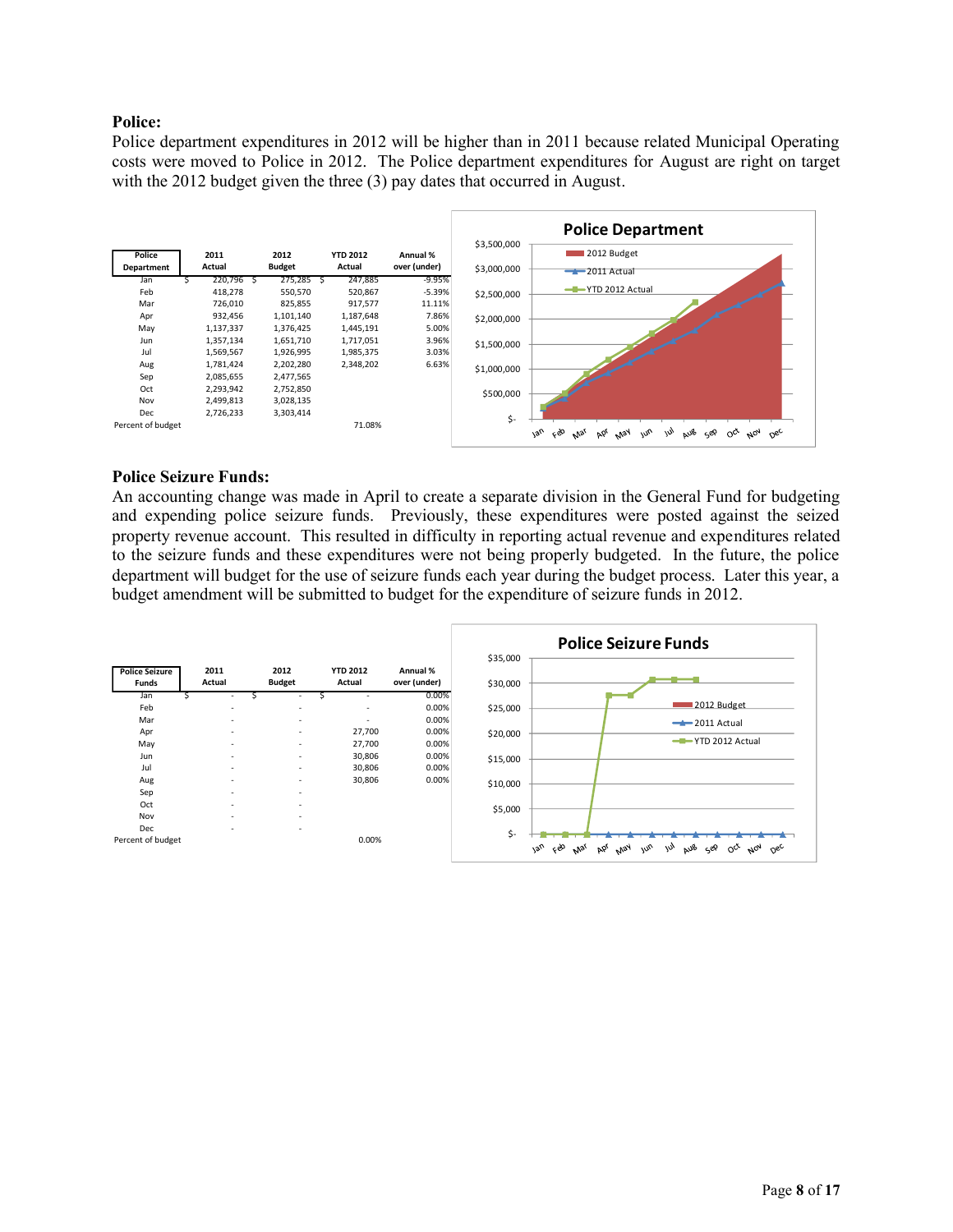## **Fire:**

Fire department expenditures in 2012 will be higher than in 2011 because related Municipal Operating costs were moved to Fire in 2012. The Fire department expenditures for August are right on target with the 2012 budget given the three (3) pay dates that occurred in August.



#### **Public Works:**

Public Works department expenditures in 2012 will be higher than in 2011 because related Municipal Operating costs were moved to Public Works in 2012. The Public Works department expenditures for August are below the 2012 budget at 59.92% reflecting potential savings to the General Fund.

|                                   |                |                       |                           |                          |                            | <b>Public Works Department</b>                                                                           |
|-----------------------------------|----------------|-----------------------|---------------------------|--------------------------|----------------------------|----------------------------------------------------------------------------------------------------------|
| <b>Public Works</b><br>Department | 2011<br>Actual | 2012<br><b>Budget</b> | <b>YTD 2012</b><br>Actual | Annual %<br>over (under) | \$2,000,000<br>\$1,800,000 | 2012 Budget<br>$-2011$ Actual                                                                            |
| Jan                               | 56,852         | 146,272 \$            | 107,292                   | $-26.65%$                | \$1,600,000                |                                                                                                          |
| Feb                               | 117,845        | 292,544               | 215,991                   | $-26.17%$                | \$1,400,000                | -T-YTD 2012 Actual                                                                                       |
| Mar                               | 198,397        | 438,816               | 391,558                   | $-10.77%$                |                            |                                                                                                          |
| Apr                               | 254,672        | 585,088               | 514,480                   | $-12.07%$                | \$1,200,000                |                                                                                                          |
| May                               | 310,425        | 731,360               | 634,371                   | $-13.26%$                | \$1,000,000                |                                                                                                          |
| Jun                               | 368,547        | 877,632               | 764,913                   | $-12.84%$                |                            |                                                                                                          |
| Jul                               | 424,901        | 1,023,904             | 887,230                   | $-13.35%$                | \$800,000                  |                                                                                                          |
| Aug                               | 479,858        | 1,170,176             | 1,051,758                 | $-10.12%$                | \$600,000                  |                                                                                                          |
| Sep                               | 560,052        | 1,316,448             |                           |                          |                            |                                                                                                          |
| Oct                               | 614,558        | 1,462,720             |                           |                          | \$400,000                  |                                                                                                          |
| Nov                               | 674,571        | 1,608,992             |                           |                          | \$200,000                  |                                                                                                          |
| Dec                               | 729,294        | 1,755,262             |                           |                          | \$-                        |                                                                                                          |
| Percent of budget                 |                |                       | 59.92%                    |                          |                            | ceo<br>130<br>May<br>$\omega_{\nu}$<br>w<br>aus<br>οČ<br>$A_{07}$<br><b>Pb</b><br>جون<br>$O_{6c}$<br>Mal |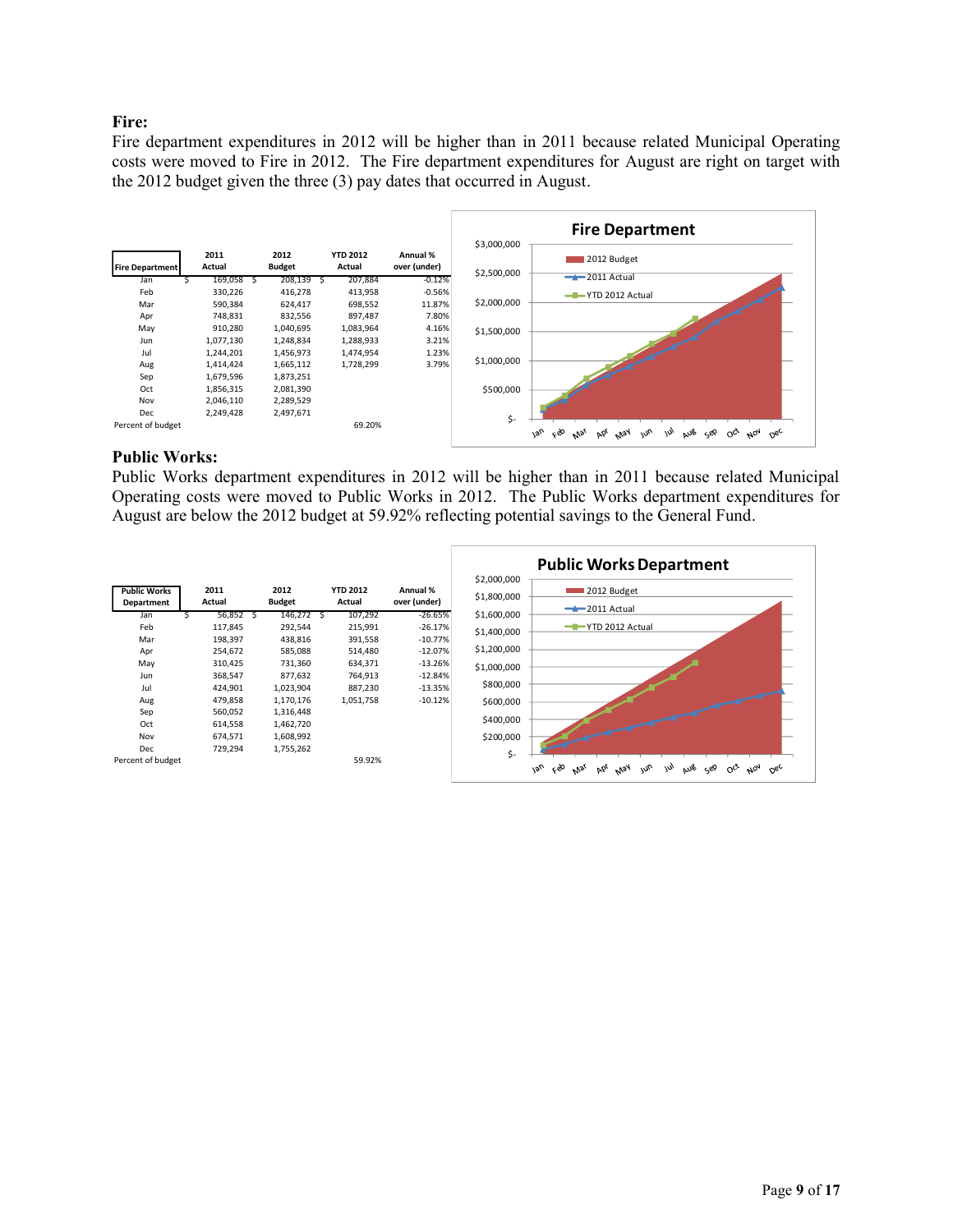#### **Planning and Development:**

Planning and Development department expenditures in 2012 will be higher than in 2011 because related Municipal Operating costs were moved to Planning and Development in 2012. The Planning and Development department expenditures for August are right on target with the 2012 budget.



## **Sanitation:**

Sanitation department expenditures for August are right on target with the 2012 budget.



## **Community Services:**

Community Services expenditures fluctuate from month to month depending upon activities such as the Brentwood Days festival and other community events. The Community Services expenditures for August are below the 2012 budget at 52.34% reflecting potential savings to the General Fund. The \$19,800 in the budget for the golf tournament will not be spent as this event will not be held in 2012.

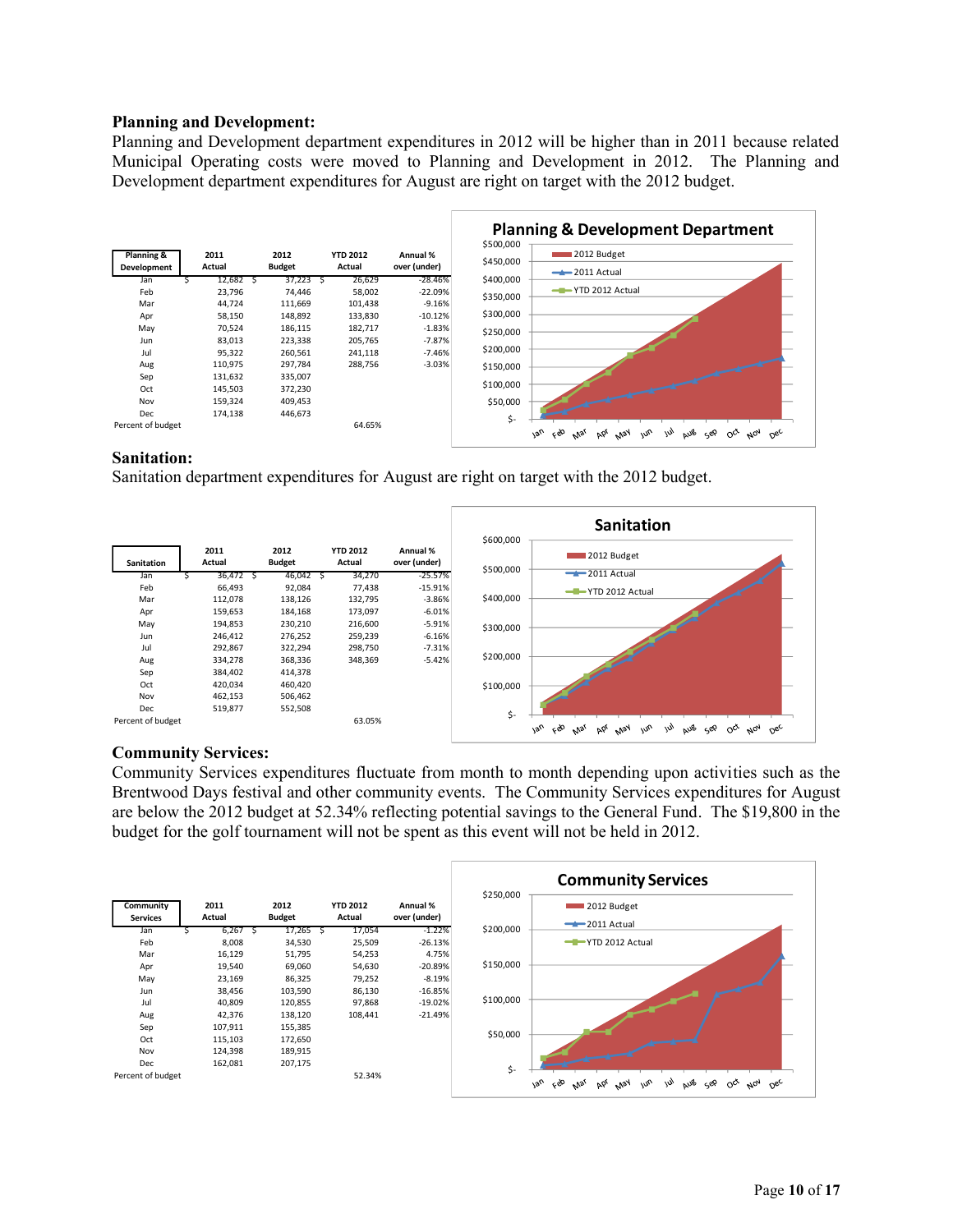## **Legislative:**

Legislative department expenditures in 2012 will be higher than in 2011 because related Municipal Operating costs were moved to Legislative in 2012. The Legislative department expenditures for August are right on target with the 2012 budget given the three (3) pay dates that occurred in August.



## **Judicial:**

Judicial department expenditures in 2012 will be higher than in 2011 because related Municipal Operating costs were moved to Judicial in 2012. The Judicial department expenditures for August are below the 2012 budget at 56.76% reflecting potential savings to the General Fund.



## **Municipal Operating:**

Municipal Operating expenditures in 2012 will be much less than in 2011 because many Municipal Operating costs related to specific departments were moved to those departments in 2012. The Municipal Operating expenditures for August are right on target with the 2012 budget given the three (3) pay dates that occurred in August.

|                               |                |                       |                           |                          |                            |     | <b>Municipal Operating</b>                                                                                                             |
|-------------------------------|----------------|-----------------------|---------------------------|--------------------------|----------------------------|-----|----------------------------------------------------------------------------------------------------------------------------------------|
| <b>Municipal</b><br>Operating | 2011<br>Actual | 2012<br><b>Budget</b> | <b>YTD 2012</b><br>Actual | Annual %<br>over (under) | \$4,000,000<br>\$3,500,000 |     | 2012 Budget                                                                                                                            |
| Jan                           | 232,039        | 101,116               | 80,534                    | $-20.35%$                | \$3,000,000                |     | $-2011$ Actual                                                                                                                         |
| Feb                           | 466,320        | 202,232               | 151,304                   | $-25.18%$                |                            |     | -T-YTD 2012 Actual                                                                                                                     |
| Mar                           | 792,570        | 303,348               | 256,649                   | $-15.39%$                | \$2,500,000                |     |                                                                                                                                        |
| Apr                           | 1,068,638      | 404,464               | 319,092                   | $-21.11%$                |                            |     |                                                                                                                                        |
| May                           | 1,280,430      | 505,580               | 392,644                   | $-22.34%$                | \$2,000,000                |     |                                                                                                                                        |
| Jun                           | 1,765,463      | 606,696               | 621,049                   | 2.37%                    |                            |     |                                                                                                                                        |
| Jul                           | 2,053,774      | 707,812               | 690,053                   | $-2.51%$                 | \$1,500,000                |     |                                                                                                                                        |
| Aug                           | 2,355,311      | 808,928               | 872,483                   | 7.86%                    |                            |     |                                                                                                                                        |
| Sep                           | 2,686,447      | 910,044               |                           |                          | \$1,000,000                |     |                                                                                                                                        |
| Oct                           | 2,987,727      | 1,011,160             |                           |                          |                            |     |                                                                                                                                        |
| Nov                           | 3,229,237      | 1,112,276             |                           |                          | \$500,000                  |     |                                                                                                                                        |
| Dec                           | 3,718,064      | 1,213,386             |                           |                          |                            |     |                                                                                                                                        |
| Percent of budget             |                |                       | 71.90%                    |                          |                            | \$- | 1an<br>ςÒ<br>AUB SEP<br>$A_{07}$<br>m <sub>o</sub><br>m<br>$\circ^{\alpha}$<br>May<br>$\Omega_{\rm sc}$<br>Þó <sub>l</sub><br>$v_{lg}$ |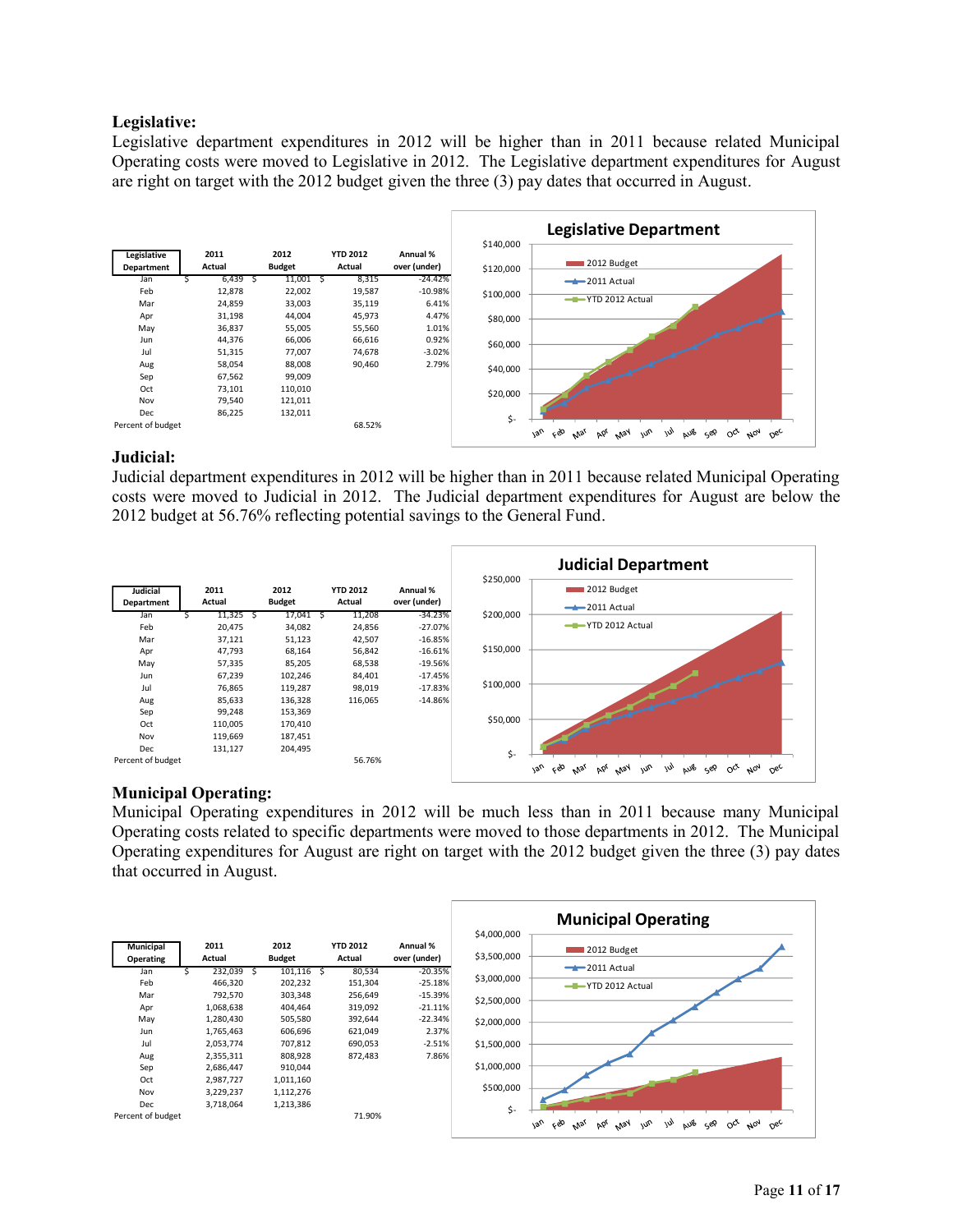#### **OTHER CITY FUNDS**

#### **Police and Fire Pension Fund**

|                                                        |    |             |    | <b>City of Brentwood</b>                                                   |               |                     |
|--------------------------------------------------------|----|-------------|----|----------------------------------------------------------------------------|---------------|---------------------|
|                                                        |    |             |    | <b>Police and Fire Pension Fund Financial Position</b><br>2012 Budget Year |               |                     |
|                                                        |    |             |    |                                                                            |               |                     |
|                                                        |    |             |    | <b>Police and Fire Pension Fund Summary</b>                                | \$ Difference | W/Beginning         |
| Month                                                  |    | Revenues    |    | Expenditures                                                               | Over (Under)  | <b>Fund Balance</b> |
|                                                        |    |             |    |                                                                            | S             | 24,717,892          |
| January                                                | \$ | 18,714 \$   |    |                                                                            | \$<br>18,714  | 24,736,606          |
| February                                               |    | 1,109,640   |    | 192,139                                                                    | 917,501       | 25,654,107          |
| March                                                  |    | 666,534     |    | 90,530                                                                     | 576,004       | 26,230,111          |
| April                                                  |    | 336,505     |    | 84,639                                                                     | 251,866       | 26,481,977          |
| May                                                    |    | (35,076)    |    | 87,250                                                                     | (122, 326)    | 26,359,651          |
| June                                                   |    | (1,042,222) |    | 253,835                                                                    | (1, 296, 057) | 25,063,594          |
| July                                                   |    | 367,768     |    | 90,832                                                                     | 276,936       | 25,340,530          |
| August                                                 |    | 230,341     |    | 217,242                                                                    | 13,099        | 25,353,629          |
| September                                              |    |             |    |                                                                            |               | 25,353,629          |
| October                                                |    |             |    |                                                                            |               | 25,353,629          |
| November                                               |    |             |    |                                                                            |               | 25,353,629          |
| December                                               |    |             |    |                                                                            |               | 25,353,629          |
| Totals                                                 | S  | 1,652,204   | -S | $1,016,467$ \$                                                             | 635,737       |                     |
|                                                        |    |             |    |                                                                            |               |                     |
|                                                        |    |             |    |                                                                            |               |                     |
| * Beginning fund balance at 01/01/2012 from 2011 CAFR. |    |             |    |                                                                            |               |                     |
|                                                        |    |             |    |                                                                            |               |                     |

The Police and Fire Pension Fund is presented for information purposes only. The Police and Firefighters Pension Plan Board of Trustees oversee this fund. The Police and Fire Pension Fund activity for July was posted in August. Market values declined slightly in July which is reflected as a decrease in revenue to the fund. There was one retirement payout in July. We continue to track well above the 2012 budget due to the retirements that have occurred this year.

| <b>Police and Fire</b><br>Pension |   | 2011<br>Actual |   | 2012<br><b>Budget</b> |   | <b>YTD 2012</b><br>Actual | Annual %<br>over (under) |
|-----------------------------------|---|----------------|---|-----------------------|---|---------------------------|--------------------------|
| Jan                               | Ś | 25,526         | Ś | 58.075                | Ś | 18.714                    | $-67.78%$                |
| Feb                               |   | 341.941        |   | 116.150               |   | 1.128.354                 | 871.46%                  |
| Mar                               |   | 761.347        |   | 174.225               |   | 1.794.888                 | 930.21%                  |
| Apr                               |   | 710,157        |   | 232,300               |   | 2,131,393                 | 817.52%                  |
| May                               |   | 1,265,356      |   | 290,375               |   | 2,096,317                 | 621.93%                  |
| Jun                               |   | 1.244.868      |   | 348.450               |   | 1.054.095                 | 202.51%                  |
| Jul                               |   | 998.384        |   | 406.525               |   | 1.421.863                 | 249.76%                  |
| Aug                               |   | 766.870        |   | 464.600               |   | 1.652.204                 | 255.62%                  |
| Sep                               |   | (32.717)       |   | 522.675               |   |                           |                          |
| Oct                               |   | (941, 684)     |   | 580,750               |   |                           |                          |
| Nov                               |   | 1.464.812      |   | 1,816,113             |   |                           |                          |
| <b>Dec</b>                        |   | 1,192,021      |   | 1,874,183             |   |                           |                          |
| Percent of budget                 |   |                |   |                       |   | 88.16%                    |                          |

Note: Fluctuations are due to changes in investment market values from month to month.

| Police and Fire<br>Pension | 2011<br>Actual | 2012<br><b>Budget</b> | <b>YTD 2012</b><br>Actual | Annual %<br>over (under) |
|----------------------------|----------------|-----------------------|---------------------------|--------------------------|
| Jan                        | Ś              | Ŝ                     | Ś<br>۰                    | #DIV/0!                  |
| Feb                        | 74.752         | 64.545                | 192,139                   | 197.68%                  |
| Mar                        | 273,181        | 129.090               | 282.669                   | 118.97%                  |
| Apr                        | 344.646        | 193,635               | 367,308                   | 89.69%                   |
| May                        | 426.841        | 258,180               | 454.558                   | 76.06%                   |
| Jun                        | 510.619        | 322.725               | 708.393                   | 119.50%                  |
| Jul                        | 663.475        | 387,270               | 799,225                   | 106.37%                  |
| Aug                        | 2.750.571      | 451.815               | 1.016.467                 | 124.97%                  |
| Sep                        | 2,933,593      | 516,360               |                           |                          |
| Oct                        | 3.017.637      | 580.905               |                           |                          |
| Nov                        | 3,094,675      | 645,450               |                           |                          |
| <b>Dec</b>                 | 1,302,519      | 710,000               |                           |                          |
| Percent of budget          |                |                       | 143.16%                   |                          |

Note: Large fluctuations in 2011 relate to an error in Aug. 2011 corrected in Dec. 2011 (\$2 mil)

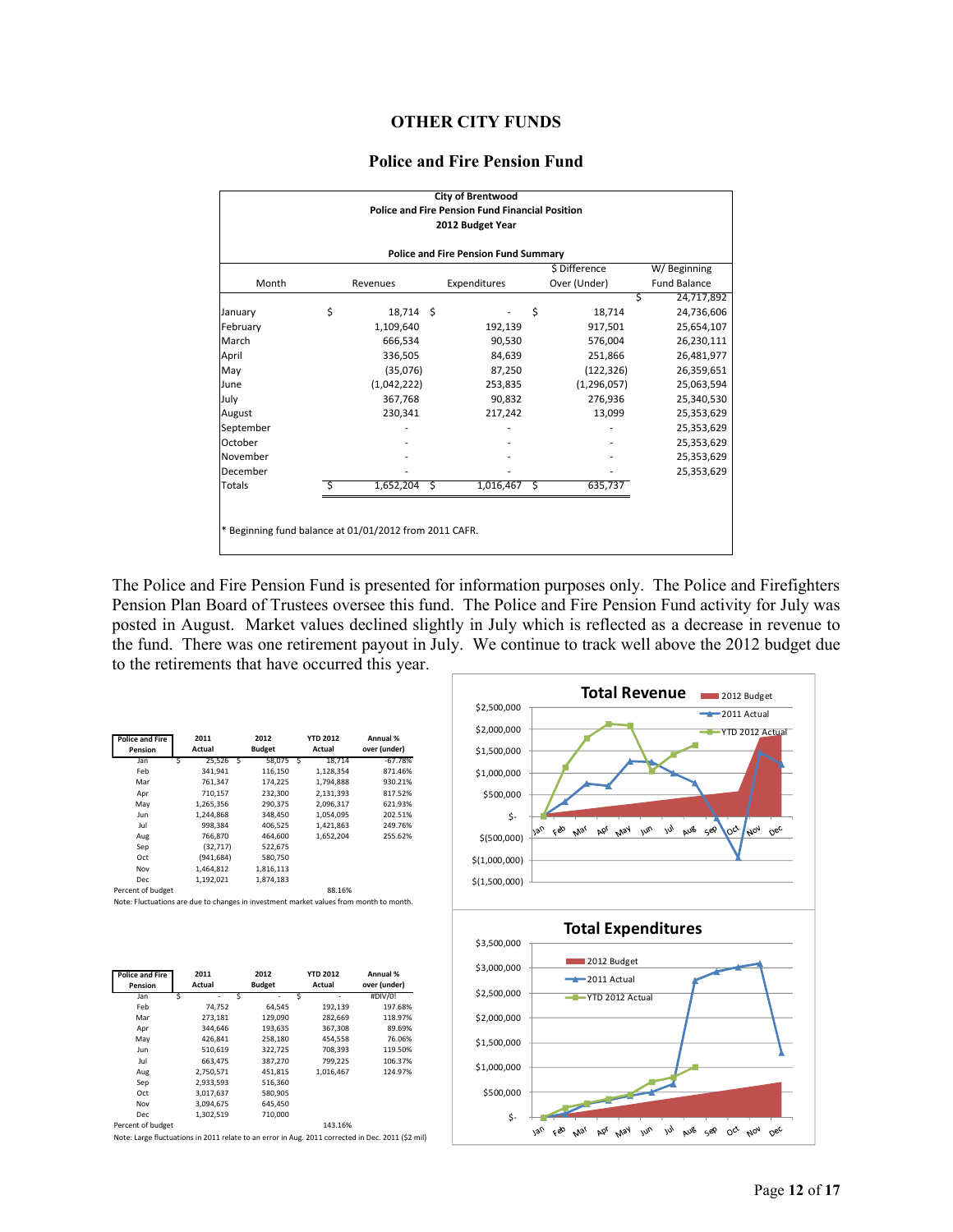# **Library Fund**

| <b>City of Brentwood</b><br><b>Library Fund Financial Position</b><br>2012 Budget Year |    |               |     |                             |    |            |    |                                                        |  |
|----------------------------------------------------------------------------------------|----|---------------|-----|-----------------------------|----|------------|----|--------------------------------------------------------|--|
|                                                                                        |    |               |     | <b>Library Fund Summary</b> |    |            |    |                                                        |  |
| W/Beginning                                                                            |    | \$ Difference |     |                             |    |            |    |                                                        |  |
| <b>Fund Balance</b>                                                                    |    | Over (Under)  |     | Expenditures                |    | Revenues   |    | Month                                                  |  |
| 326,595                                                                                | \$ |               |     |                             |    |            |    |                                                        |  |
| 312,708                                                                                |    | (13, 887)     |     | $16,817$ \$                 |    | $2,930$ \$ | \$ | January                                                |  |
| 280,312                                                                                |    | (32, 396)     |     | 34,379                      |    | 1,983      |    | February                                               |  |
| 220,648                                                                                |    | (59, 664)     |     | 60,528                      |    | 864        |    | March                                                  |  |
| 193,352                                                                                |    | (27, 296)     |     | 28,503                      |    | 1,207      |    | April                                                  |  |
| 160,624                                                                                |    | (32, 728)     |     | 36,231                      |    | 3,503      |    | May                                                    |  |
| 128,019                                                                                |    | (32, 605)     |     | 34,130                      |    | 1,525      |    | June                                                   |  |
| 94,086                                                                                 |    | (33, 933)     |     | 35,841                      |    | 1,908      |    | July                                                   |  |
| 46,700                                                                                 |    | (47, 386)     |     | 48,282                      |    | 896        |    | August                                                 |  |
| 46,700                                                                                 |    |               |     |                             |    |            |    | September                                              |  |
| 46,700                                                                                 |    |               |     |                             |    |            |    | October                                                |  |
| 46,700                                                                                 |    |               |     |                             |    |            |    | November                                               |  |
| 46,700                                                                                 |    |               |     |                             |    |            |    | December                                               |  |
|                                                                                        |    | (279, 895)    | -\$ | 294,711                     | Ŝ. | 14,816     | Ś  | <b>Totals</b>                                          |  |
|                                                                                        |    |               |     |                             |    |            |    | * Beginning fund balance at 01/01/2012 from 2011 CAFR. |  |
|                                                                                        |    |               |     |                             |    |            |    |                                                        |  |

The Library Fund is presented for information purposes only. The Library Board oversees the operations of the Library.

|                   |   | 2011    |   | 2012          |   | <b>YTD 2012</b> | Annual %     |
|-------------------|---|---------|---|---------------|---|-----------------|--------------|
| Library           |   | Actual  |   | <b>Budget</b> |   | Actual          | over (under) |
| Jan               | Ś | 1,519   | Ś | 3,159         | Ś | 2,930           | $-7.25%$     |
| Feb               |   | 2,242   |   | 6,318         |   | 4,913           | $-22.24%$    |
| Mar               |   | 3,596   |   | 9,477         |   | 5,777           | $-39.04%$    |
| Apr               |   | 4,751   |   | 12,636        |   | 6,984           | $-44.73%$    |
| May               |   | 6.027   |   | 15,795        |   | 10,487          | $-33.61%$    |
| Jun               |   | 9,599   |   | 18,954        |   | 12,012          | $-36.63%$    |
| Jul               |   | 12,605  |   | 22,113        |   | 13,920          | $-37.05%$    |
| Aug               |   | 13,940  |   | 25,272        |   | 14.816          | $-41.37%$    |
| Sep               |   | 15.378  |   | 28.431        |   |                 |              |
| Oct               |   | 17,200  |   | 31,590        |   |                 |              |
| Nov               |   | 451,575 |   | 467,857       |   |                 |              |
| Dec               |   | 461,307 |   | 471.010       |   |                 |              |
| Percent of budget |   |         |   |               |   | 3.15%           |              |





|                   |   | 2011    |   | 2012          |     | <b>YTD 2012</b> | Annual %     |
|-------------------|---|---------|---|---------------|-----|-----------------|--------------|
| Library           |   | Actual  |   | <b>Budget</b> |     | Actual          | over (under) |
| Jan               | Ś | 33,270  | Ś | 38,326        | - S | 16,817          | $-56.12%$    |
| Feb               |   | 61,496  |   | 76,652        |     | 51,196          | $-33.21%$    |
| Mar               |   | 118,289 |   | 114,978       |     | 111,724         | $-2.83%$     |
| Apr               |   | 151,568 |   | 153,304       |     | 140,227         | $-8.53%$     |
| May               |   | 184.809 |   | 191.630       |     | 176.458         | $-7.92%$     |
| Jun               |   | 223,154 |   | 229,956       |     | 210,588         | $-8.42%$     |
| Jul               |   | 268,481 |   | 268,282       |     | 246.429         | $-8.15%$     |
| Aug               |   | 303.281 |   | 306.608       |     | 294.711         | $-3.88%$     |
| Sep               |   | 364,873 |   | 344,934       |     |                 |              |
| Oct               |   | 395,420 |   | 383,260       |     |                 |              |
| Nov               |   | 424,161 |   | 421,586       |     |                 |              |
| Dec               |   | 466.653 |   | 459.910       |     |                 |              |
| Percent of budget |   |         |   |               |     | 64.08%          |              |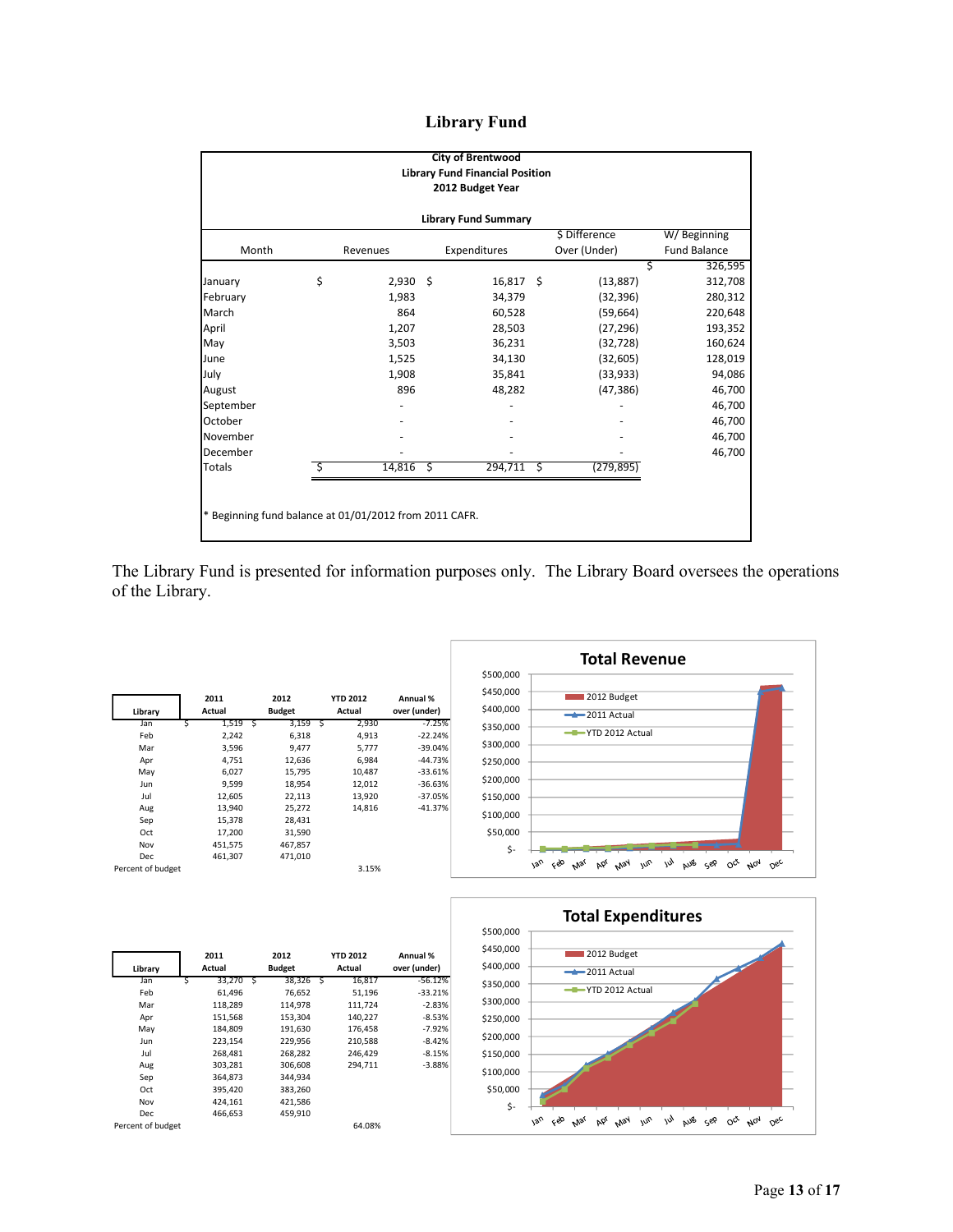|  | <b>Capital Improvements Fund</b> |  |
|--|----------------------------------|--|
|--|----------------------------------|--|

|                                                        |    |           |               | <b>City of Brentwood</b> |   |              |   |                     |  |  |  |
|--------------------------------------------------------|----|-----------|---------------|--------------------------|---|--------------|---|---------------------|--|--|--|
| <b>Capital Improvements Fund Financial Position</b>    |    |           |               |                          |   |              |   |                     |  |  |  |
| 2012 Budget Year                                       |    |           |               |                          |   |              |   |                     |  |  |  |
|                                                        |    |           |               |                          |   |              |   |                     |  |  |  |
| <b>Capital Improvements Fund Summary</b>               |    |           |               |                          |   |              |   |                     |  |  |  |
| \$ Difference<br>W/Beginning                           |    |           |               |                          |   |              |   |                     |  |  |  |
| Month                                                  |    | Revenues  |               | Expenditures             |   | Over (Under) |   | <b>Fund Balance</b> |  |  |  |
|                                                        |    |           |               |                          |   |              | Ś | 1,925,784           |  |  |  |
| January                                                | \$ | 171,303   | <sup>\$</sup> | 298,418 \$               |   | (127, 115)   |   | 1,798,669           |  |  |  |
| February                                               |    | 119,764   |               | 18,644                   |   | 101,120      |   | 1,899,789           |  |  |  |
| March                                                  |    | 256,103   |               | 260,588                  |   | (4, 485)     |   | 1,895,304           |  |  |  |
| April                                                  |    | 182,068   |               | 15,532                   |   | 166,536      |   | 2,061,840           |  |  |  |
| May                                                    |    | 129,438   |               | 42,022                   |   | 87,416       |   | 2,149,256           |  |  |  |
| June                                                   |    | 192,322   |               | 124,193                  |   | 68,129       |   | 2,217,385           |  |  |  |
| July                                                   |    | 155,639   |               | 51,318                   |   | 104,321      |   | 2,321,706           |  |  |  |
| August                                                 |    | 109,538   |               | 217,383                  |   | (107, 845)   |   | 2,213,861           |  |  |  |
| September                                              |    |           |               |                          |   |              |   | 2,213,861           |  |  |  |
| October                                                |    |           |               |                          |   |              |   | 2,213,861           |  |  |  |
| November                                               |    |           |               |                          |   |              |   | 2,213,861           |  |  |  |
| December                                               |    |           |               |                          |   |              |   | 2,213,861           |  |  |  |
| <b>Totals</b>                                          |    | 1,316,175 | S             | 1,028,098                | Ś | 288,077      |   |                     |  |  |  |
|                                                        |    |           |               |                          |   |              |   |                     |  |  |  |
|                                                        |    |           |               |                          |   |              |   |                     |  |  |  |
| * Beginning fund balance at 01/01/2012 from 2011 CAFR. |    |           |               |                          |   |              |   |                     |  |  |  |
|                                                        |    |           |               |                          |   |              |   |                     |  |  |  |

Revenue for the Capital Improvements fund includes Ad valorem taxes, sales tax, grant revenue and investment income. Sales tax revenue for the Capital Improvements fund is on target with the 2012 budget. All other revenue sources will be coming in at various times throughout the year. The Capital Improvements expenditures are above 2011 but are well below the 2012 budget at 38.89%. However, expenditures on a monthly basis will be high or low based on purchasing and construction activity.





| Capital             |   | 2011       | 2012          |            | <b>YTD 2012</b> | Annual %     |
|---------------------|---|------------|---------------|------------|-----------------|--------------|
| <b>Improvements</b> |   | Actual     | <b>Budget</b> |            | Actual          | over (under) |
| Jan                 | Ś | 422,155 \$ | 220,277       | $\sqrt{5}$ | 298,418         | 35.47%       |
| Feb                 |   | 463,478    | 440,554       |            | 317,062         | $-28.03%$    |
| Mar                 |   | 690,118    | 660,831       |            | 577,650         | $-12.59%$    |
| Apr                 |   | 741,543    | 881,108       |            | 593,182         | $-32.68%$    |
| May                 |   | 756,398    | 1,101,385     |            | 635,204         | $-42.33%$    |
| Jun                 |   | 802,393    | 1,321,662     |            | 759,397         | $-42.54%$    |
| Jul                 |   | 840,673    | 1,541,939     |            | 810,715         | $-47.42%$    |
| Aug                 |   | 898,977    | 1,762,216     |            | 1,028,098       | $-41.66%$    |
| Sep                 |   | 1,087,621  | 1,982,493     |            |                 |              |
| Oct                 |   | 1,127,851  | 2,202,770     |            |                 |              |
| Nov                 |   | 1,211,310  | 2,423,047     |            |                 |              |
| Dec                 |   | 1,314,056  | 2,643,325     |            |                 |              |
| Percent of budget   |   |            |               |            | 38.89%          |              |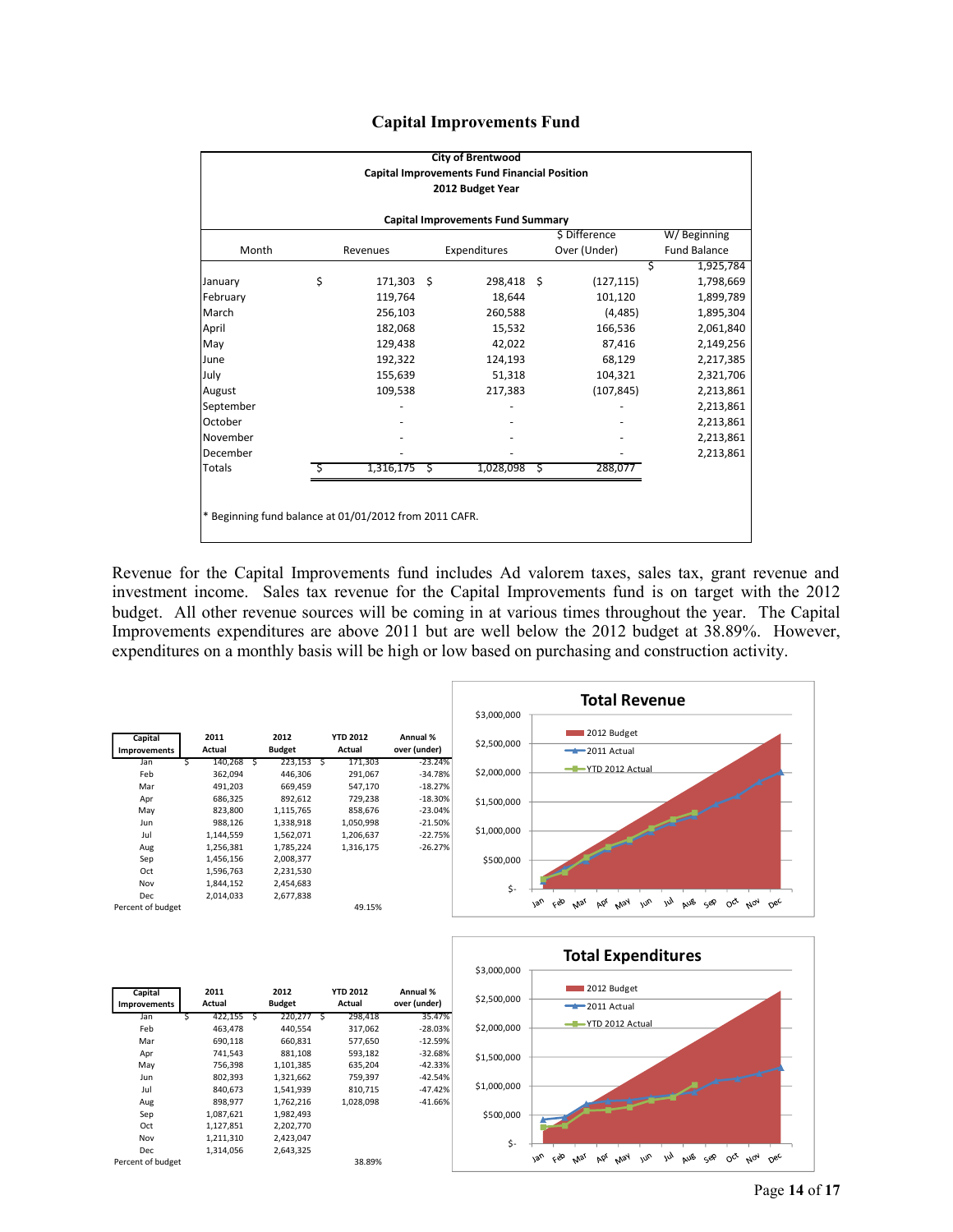| <b>City of Brentwood</b>                                                 |    |            |    |            |   |           |                |  |  |  |  |
|--------------------------------------------------------------------------|----|------------|----|------------|---|-----------|----------------|--|--|--|--|
| Storm Water and Park Improvements Fund Financial Position                |    |            |    |            |   |           |                |  |  |  |  |
| 2012 Budget Year                                                         |    |            |    |            |   |           |                |  |  |  |  |
|                                                                          |    |            |    |            |   |           |                |  |  |  |  |
| Storm Water and Park Improvements Fund Summary                           |    |            |    |            |   |           |                |  |  |  |  |
| \$ Difference<br>W/Beginning                                             |    |            |    |            |   |           |                |  |  |  |  |
| Over (Under)<br>Month<br><b>Fund Balance</b><br>Expenditures<br>Revenues |    |            |    |            |   |           |                |  |  |  |  |
|                                                                          |    |            |    |            |   |           | 1,232,278<br>Ś |  |  |  |  |
| January                                                                  | \$ | 204,435 \$ |    | 242,399 \$ |   | (37, 964) | 1,194,314      |  |  |  |  |
| February                                                                 |    | 138,852    |    | 87,629     |   | 51,223    | 1,245,537      |  |  |  |  |
| March                                                                    |    | 270,416    |    | 109,782    |   | 160,634   | 1,406,171      |  |  |  |  |
| April                                                                    |    | 216,045    |    | 100,554    |   | 115,491   | 1,521,662      |  |  |  |  |
| May                                                                      |    | 131,170    |    | 74,024     |   | 57,146    | 1,578,808      |  |  |  |  |
| June                                                                     |    | 194,194    |    | 207,511    |   | (13, 317) | 1,565,491      |  |  |  |  |
| July                                                                     |    | 184,944    |    | 66,721     |   | 118,223   | 1,683,714      |  |  |  |  |
| August                                                                   |    | 130,772    |    | 151,654    |   | (20, 882) | 1,662,832      |  |  |  |  |
| September                                                                |    |            |    |            |   |           | 1,662,832      |  |  |  |  |
| October                                                                  |    |            |    |            |   |           | 1,662,832      |  |  |  |  |
| November                                                                 |    |            |    |            |   |           | 1,662,832      |  |  |  |  |
| December                                                                 |    |            |    |            |   |           | 1,662,832      |  |  |  |  |
| <b>Totals</b>                                                            |    | 1,470,828  | Ś. | 1,040,274  | Ś | 430,554   |                |  |  |  |  |
|                                                                          |    |            |    |            |   |           |                |  |  |  |  |
|                                                                          |    |            |    |            |   |           |                |  |  |  |  |
| * Beginning fund balance at 01/01/2012 from 2011 CAFR.                   |    |            |    |            |   |           |                |  |  |  |  |
|                                                                          |    |            |    |            |   |           |                |  |  |  |  |

#### **Storm water & Park Improvements Fund**

Revenue for the Storm water and Parks Improvements fund includes Ad valorem taxes, sales tax, and investment income. Sales tax revenue is on target with the 2012 budget. Expenditures are on pace with 2011 and below 2012 budget even though the final debt service payment paid in January for the 1993 general obligations bonds was higher than budget as noted in previous reports.



| Storm Water &     |   | 2011      |   | 2012          |   | <b>YTD 2012</b> | Annual %     |
|-------------------|---|-----------|---|---------------|---|-----------------|--------------|
| Park              |   | Actual    |   | <b>Budget</b> |   | Actual          | over (under) |
| Jan               | Ś | 176,846   | S | 152,508       | S | 242,399         | 58.94%       |
| Feb               |   | 280,790   |   | 305,016       |   | 330,028         | 8.20%        |
| Mar               |   | 454.833   |   | 457.524       |   | 439.810         | $-3.87%$     |
| Apr               |   | 566,451   |   | 610,032       |   | 540,364         | $-11.42%$    |
| May               |   | 656,557   |   | 762,540       |   | 614,388         | $-19.43%$    |
| Jun               |   | 821,445   |   | 915,048       |   | 821,899         | $-10.18%$    |
| Jul               |   | 965.107   |   | 1,067,556     |   | 888.620         | $-16.76%$    |
| Aug               |   | 1,069,699 |   | 1,220,064     |   | 1,040,274       | $-14.74%$    |
| Sep               |   | 1,262,315 |   | 1,372,572     |   |                 |              |
| Oct               |   | 1,360,449 |   | 1,525,080     |   |                 |              |
| Nov               |   | 1,459,535 |   | 1,677,588     |   |                 |              |
| Dec               |   | 1,630,643 |   | 1,830,094     |   |                 |              |
| Percent of budget |   |           |   |               |   | 56.84%          |              |

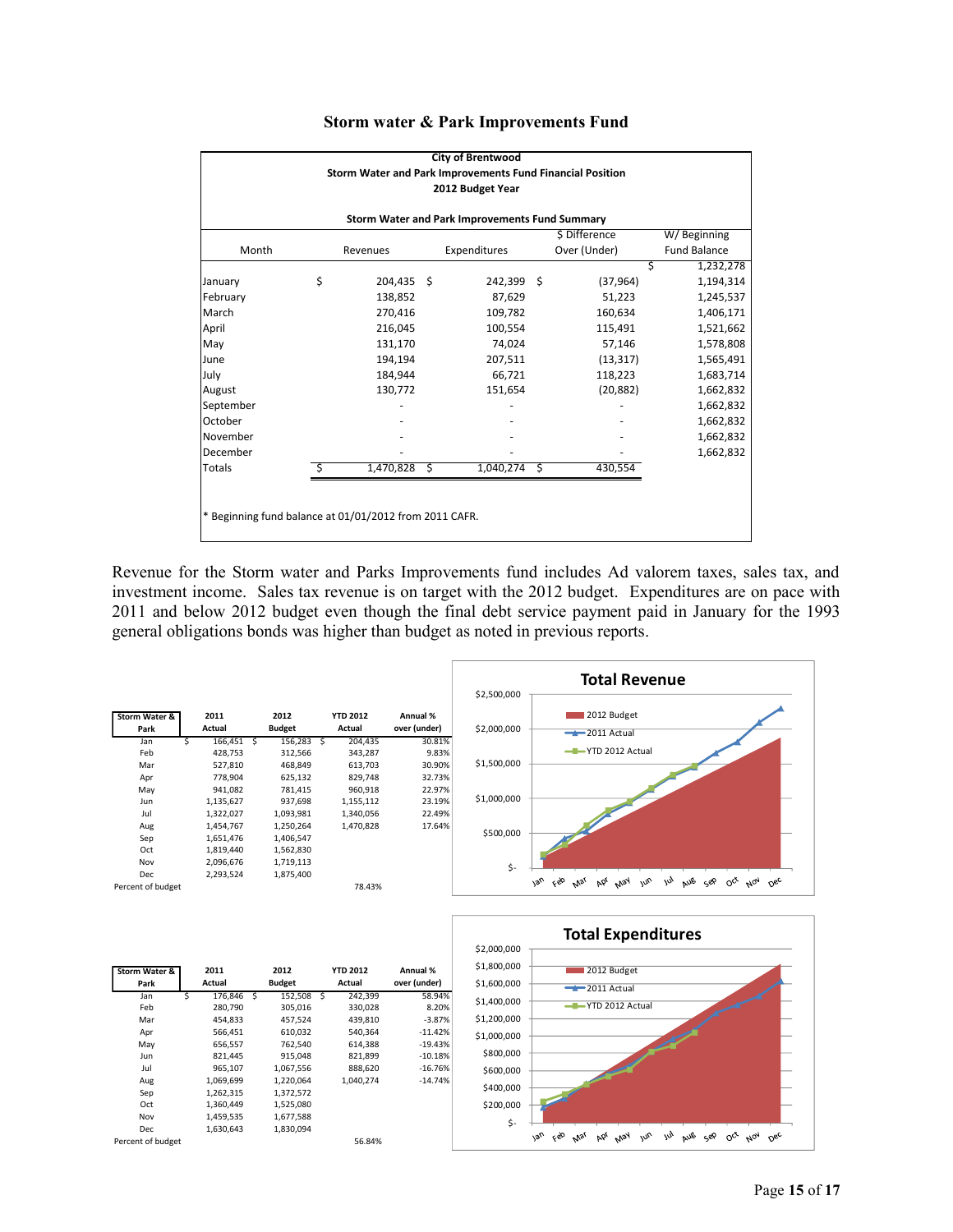|  | <b>Sewer Improvements Fund</b> |  |
|--|--------------------------------|--|
|--|--------------------------------|--|

| <b>City of Brentwood</b>                               |                                            |           |      |              |  |              |                     |  |  |  |  |
|--------------------------------------------------------|--------------------------------------------|-----------|------|--------------|--|--------------|---------------------|--|--|--|--|
|                                                        | Sewer Improvements Fund Financial Position |           |      |              |  |              |                     |  |  |  |  |
| 2012 Budget Year                                       |                                            |           |      |              |  |              |                     |  |  |  |  |
| Sewer Improvement Fund Summary                         |                                            |           |      |              |  |              |                     |  |  |  |  |
| \$ Difference<br>W/Beginning                           |                                            |           |      |              |  |              |                     |  |  |  |  |
| Month                                                  |                                            | Revenues  |      | Expenditures |  | Over (Under) | <b>Fund Balance</b> |  |  |  |  |
|                                                        |                                            |           |      |              |  | Ś            | 86,179              |  |  |  |  |
| January                                                | \$                                         | 37,660 \$ |      | $10,530$ \$  |  | 27,130       | 113,309             |  |  |  |  |
| February                                               |                                            | 1,425     |      | 7,929        |  | (6,504)      | 106,805             |  |  |  |  |
| March                                                  |                                            | 966       |      | 20,062       |  | (19,096)     | 87,709              |  |  |  |  |
| April                                                  |                                            | 1,810     |      | 13,686       |  | (11, 876)    | 75,833              |  |  |  |  |
| May                                                    |                                            | 939       |      | 14,151       |  | (13, 212)    | 62,621              |  |  |  |  |
| June                                                   |                                            | 412       |      | 11,699       |  | (11, 287)    | 51,334              |  |  |  |  |
| July                                                   |                                            | 292       |      | 13,666       |  | (13, 374)    | 37,960              |  |  |  |  |
| August                                                 |                                            | 242       |      | 16,753       |  | (16, 511)    | 21,449              |  |  |  |  |
| September                                              |                                            |           |      |              |  |              | 21,449              |  |  |  |  |
| October                                                |                                            |           |      |              |  |              | 21,449              |  |  |  |  |
| November                                               |                                            |           |      |              |  |              | 21,449              |  |  |  |  |
| December                                               |                                            |           |      |              |  |              | 21,449              |  |  |  |  |
| Totals                                                 |                                            | 43,746    | - \$ | $108,476$ \$ |  | (64, 730)    |                     |  |  |  |  |
|                                                        |                                            |           |      |              |  |              |                     |  |  |  |  |
|                                                        |                                            |           |      |              |  |              |                     |  |  |  |  |
| * Beginning fund balance at 01/01/2012 from 2011 CAFR. |                                            |           |      |              |  |              |                     |  |  |  |  |
|                                                        |                                            |           |      |              |  |              |                     |  |  |  |  |

The Sewer Improvements fund revenue and expenditures are on target with 2011 and the 2012 budget given the three (3) pay dates that occurred in August.

| Sewer<br>Improvements |   | 2011<br>Actual |   | 2012<br><b>Budget</b> |    | <b>YTD 2012</b><br>Actual | Annual %<br>over (under) |
|-----------------------|---|----------------|---|-----------------------|----|---------------------------|--------------------------|
| Jan                   | Ś | 35,727         | S | 36,000                | ్వ | 37,660                    | 4.61%                    |
| Feb                   |   | 37,485         |   | 37,700                |    | 39,085                    | 3.67%                    |
| Mar                   |   | 38,309         |   | 38,700                |    | 40.051                    | 3.49%                    |
| Apr                   |   | 39,802         |   | 40,200                |    | 41,861                    | 4.13%                    |
| May                   |   | 40.440         |   | 41,200                |    | 42,800                    | 3.88%                    |
| Jun                   |   | 40.880         |   | 41,700                |    | 43,212                    | 3.63%                    |
| Jul                   |   | 41,320         |   | 42,200                |    | 43,504                    | 3.09%                    |
| Aug                   |   | 41,470         |   | 42,700                |    | 43.746                    | 2.45%                    |
| Sep                   |   | 41,470         |   | 43,200                |    |                           |                          |
| Oct                   |   | 41,470         |   | 43,700                |    |                           |                          |
| Nov                   |   | 41,470         |   | 44,200                |    |                           |                          |
| Dec                   |   | 152,999        |   | 155,000               |    |                           |                          |
| Percent of budget     |   |                |   |                       |    | 28.22%                    |                          |





| Sewer<br><b>Improvements</b> |   | 2011<br>Actual |   | 2012<br><b>Budget</b> |     | <b>YTD 2012</b><br>Actual | Annual %<br>over (under) |
|------------------------------|---|----------------|---|-----------------------|-----|---------------------------|--------------------------|
| Jan                          | Ś | 10.459         | Ś | 12,913                | - S | 10,530                    | $-18.45%$                |
| Feb                          |   | 20.162         |   | 25,826                |     | 18,459                    | $-28.53%$                |
| Mar                          |   | 35,365         |   | 38,739                |     | 38,521                    | $-0.56%$                 |
| Apr                          |   | 49,197         |   | 51,652                |     | 52,207                    | 1.07%                    |
| May                          |   | 70,973         |   | 64,565                |     | 66,358                    | 2.78%                    |
| Jun                          |   | 82,134         |   | 77,478                |     | 78,057                    | 0.75%                    |
| Jul                          |   | 91.818         |   | 90.391                |     | 91.723                    | 1.47%                    |
| Aug                          |   | 105,324        |   | 103,304               |     | 108.476                   | 5.01%                    |
| Sep                          |   | 119,175        |   | 116,217               |     |                           |                          |
| Oct                          |   | 132.079        |   | 129,130               |     |                           |                          |
| Nov                          |   | 142.803        |   | 142,043               |     |                           |                          |
| Dec                          |   | 160.994        |   | 154,958               |     |                           |                          |
| Percent of budget            |   |                |   |                       |     | 70.00%                    |                          |